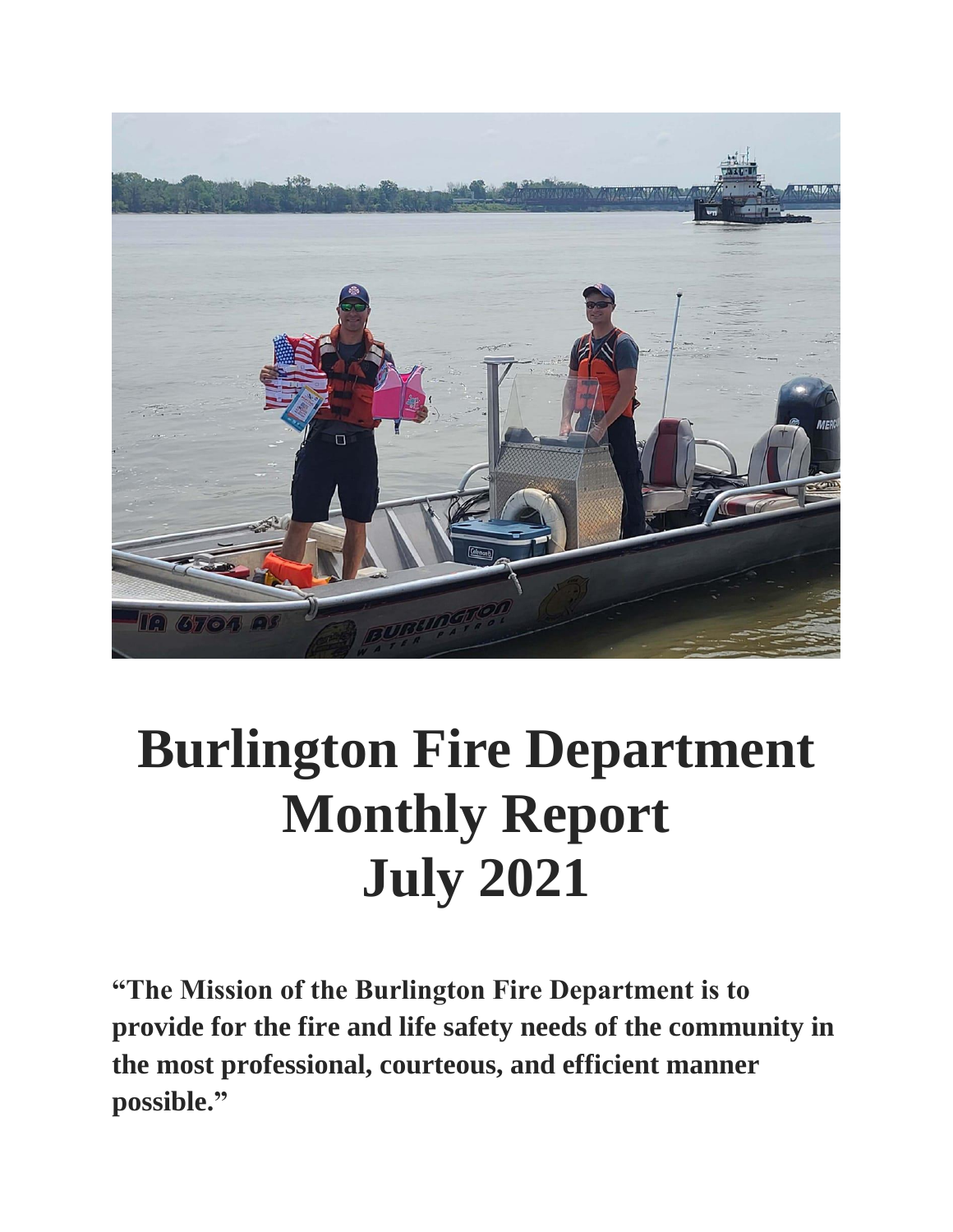#### **Operations**

The Burlington Fire Department has been having a very busy summer. The Department responded to a record 518 calls for service in July (June 2021 was the previous record at 511 calls for service). 387 calls were in the city limits of Burlington (75%). 47% of the calls were overlapping, meaning we had two or more calls in progress at the same time. In the city limits of Burlington, our average response time was 6 minutes and 6 seconds (this time starts we receive the alarm and ends when we arrive on the scene). The average response time in West Burlington was 5 minutes and 18 seconds while responding to 62 calls.

Below is a "heat" map of the Burlington area that shows the general vicinity and number of calls in July.



**July 2021 Heat Map**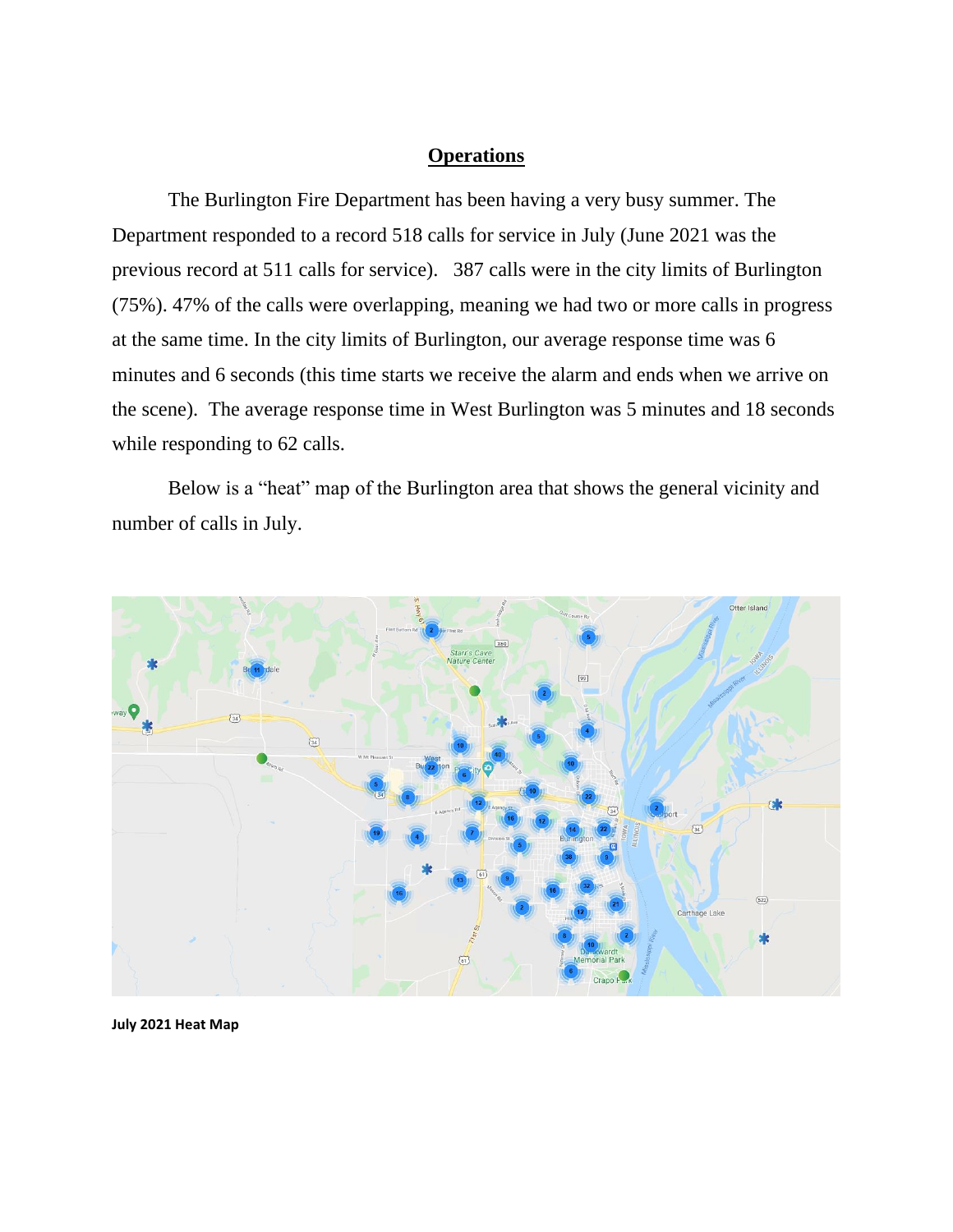### **Major Incident Types for July 2021**

| <b>MAJOR INCIDENT TYPE</b>         | # INCIDENTS | % of TOTAL |
|------------------------------------|-------------|------------|
| <b>Fires</b>                       | 14          | 2.7%       |
| Rescue & Emergency Medical Service | 355         | 68.53%     |
| Hazardous Condition (No Fire)      | 10          | 1.93%      |
| Service Call                       | 65          | 12.55%     |
| Good Intent Call                   | 51          | 9.85%      |
| False Alarm & False Call           | 23          | 4.44%      |
|                                    | 518         | 100%       |

#### **Recruit Testing 2021**

Recruit testing for 2021 wrapped up in July. Candidates must pass 3 testing components to be placed on the eligibility list for hire. Candidates must first pass the physical agility test. This test was offered on 5 consecutive Saturdays to give applicants multiple opportunities to take and pass the test. Many off duty firefighters helped with this portion of the testing.

Those candidates that passed the physical agility testing were then eligible to move on to the written examination. The written examination was offered online again this year. The exam consisted of general knowledge and human relations questions. No prior knowledge of fire or EMS is required.

The final step in the recruit testing process is a scored interview. All interviews were conducted at Central Fire Station by a panel of 4 members of the Burlington Fire Department including the Fire Chief, Deputy Fire Chief, Fire Marshal, and a firefighter representative from IAFF Local 301.

On July 28<sup>th</sup>, the Burlington Civil Service Commission certified a list of 9 people that are eligible for hire at the Burlington Fire Department.

#### **Community Risk Reduction**

- Crews installed 4 smoke alarms.
- Crews participated in a fire drill at the Village Coop.
- Crews conducted CPR training for employees of Case New Holland.
- New "boat team" program started to improve safety on the Mississippi River.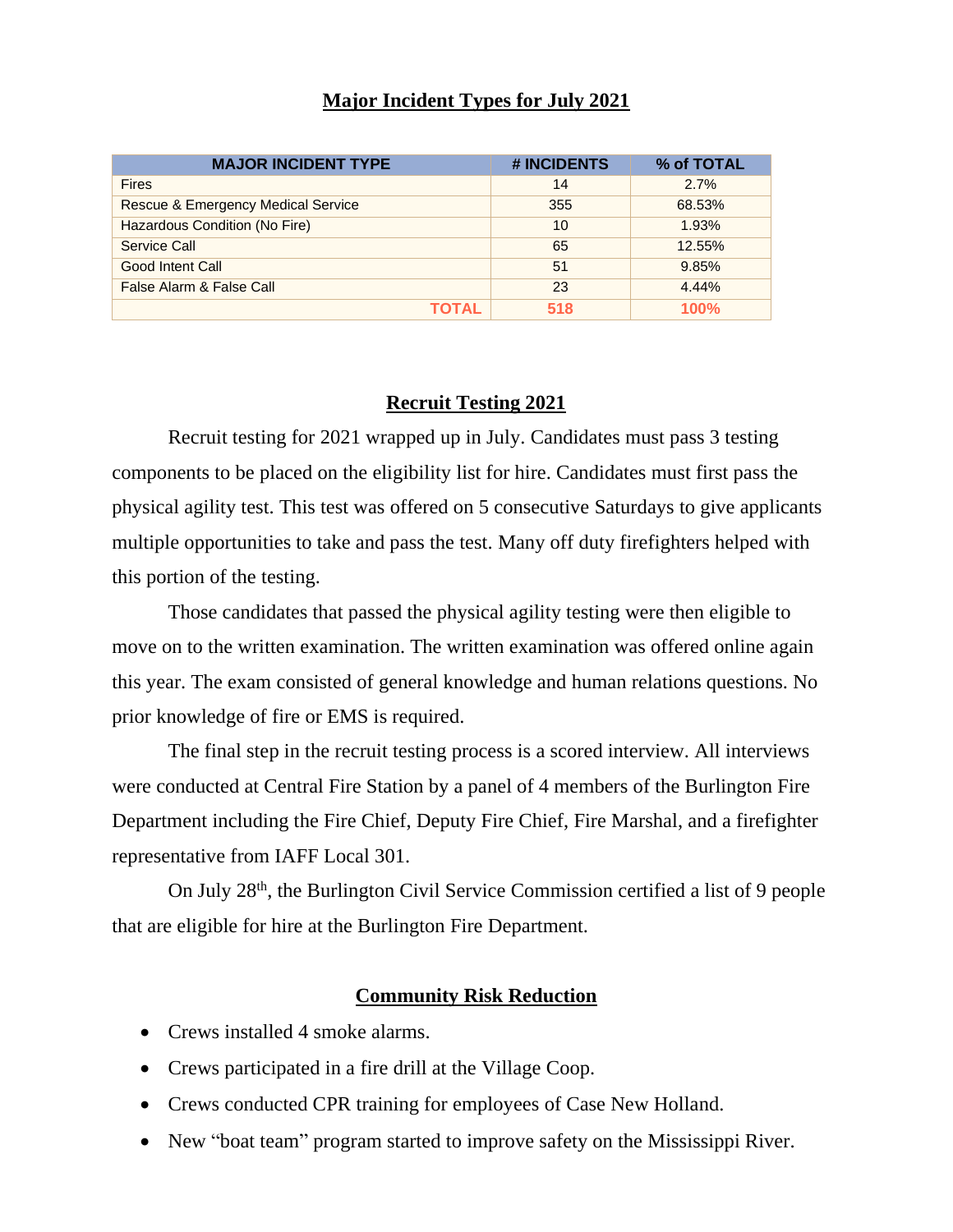## **Training**

Below is a partial list of the training Fire Department members attended in July:

- Recruit training
- EMS formal education (Immunological disorders, EMS research)
- Officer/Leadership development
- Iowa Summer Fire School
- Reading smoke
- Attack line advancement
- High pressure air bag deployment



 **Shift 3 Attack line advancement**